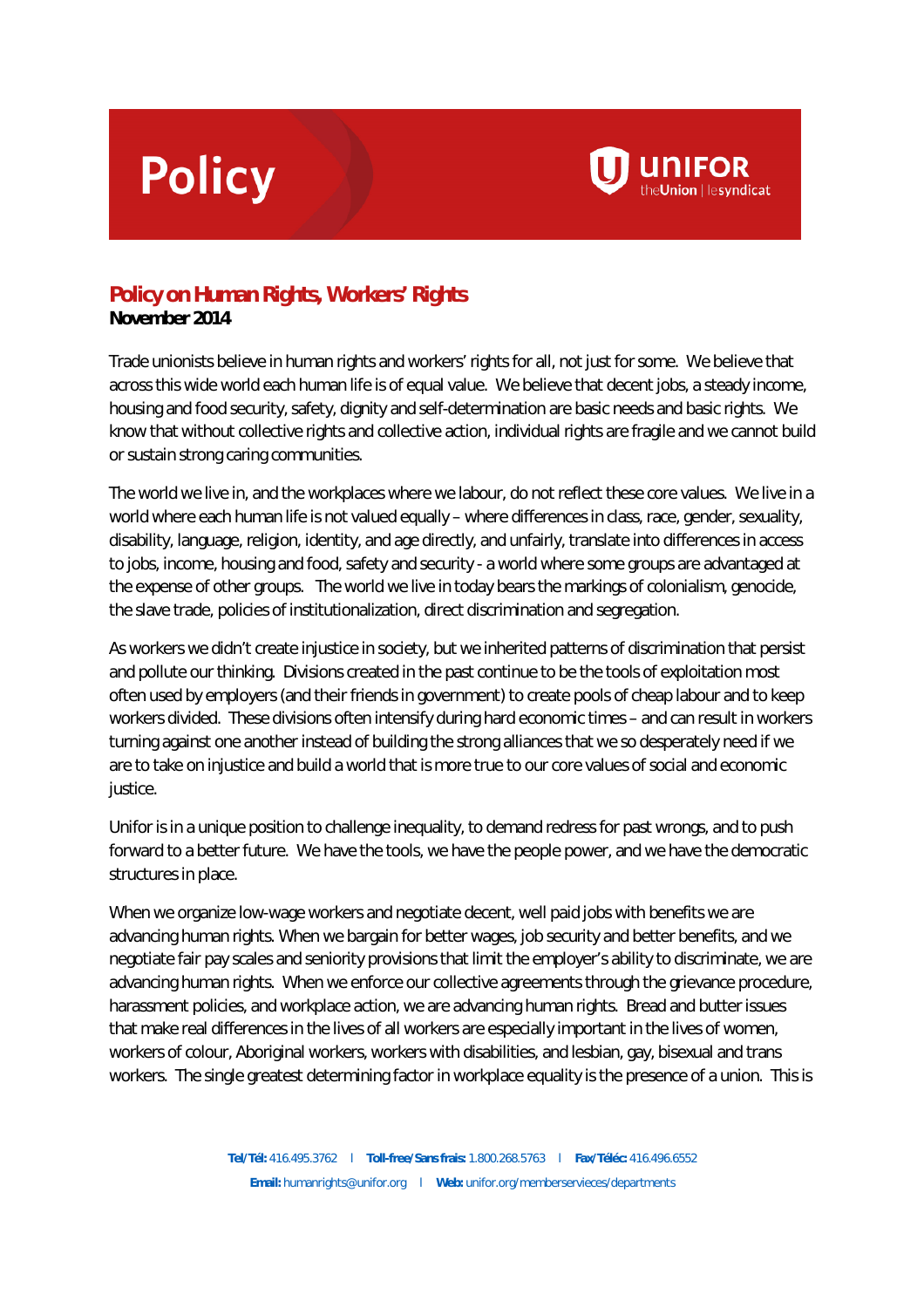true at the individual level and at the broader, societal level. The evidence is in: there is greater economic and social equality in countries with higher rates of unionization.

We often hear "Workers' rights are human rights", and we also hear "human rights are workers' rights". Both are true – a broad gain for workers can have specific and important consequences for members of equity-seeking groups. Likewise, a win for an equity group nearly always strengthens the rights of all workers, whether that's negotiating access to job training, extending family care leave provisions, creating meaningful support for workers with disabilities, flexible holiday schedules, or ergonomic changes that reduce physical workplace strain and risk of injury.

Beyond the bargaining table, Unifor is proud of the role we have played in campaigning for social programs and legislative equality. We have been a key part in campaigns for extended paid maternity and parental leave, equal marriage, a national child care program, fair immigration policies, the right to self-determination for Aboriginal peoples, the legislated right to accommodation for people with disabilities, employment equity and pay equity legislation, and so much more. We have formed strong partnerships with social action and community groups demanding social and economic justice, joining campaigns, lobbying efforts and direct action demanding meaningful, progressive change from all levels of government. At the same time, we recognize that the road is long. Gains that we have made are under attack, and in some areas we have lost ground. Governments and corporations are still winning their fear-mongering campaigns about employment equity – legislation that can actually ensure qualified workers can get access to jobs, and legislation that gives unions a critical tool to take on management rights and build a more united working class. We have joined campaigns that have forced governments in many jurisdictions to raise the minimum wage, and we are committed to continuing this fight. Raising the minimum wage to a living wage is the single-most important measure that would raise the standard of living for the working poor in Canada – by far the majority of whom are women, people of colour, Aboriginal people, people with disabilities, new immigrants, and youth. We have taken on some formidable fights around pay equity, but we have yet to capture the full benefit of the legislation and millions of dollars owed to working women today remains uncollected.

As a union we have made a commitment to building human rights into our structure.

We are committed to further strengthening and broadening our own skills, abilities and commitment to human rights issues. Our leadership participate in mandatory 40-hour Human Rights training, and along with our activists, attend Unifor workshops, conferences and courses on equality issues. We are proud of the programs we have developed for workers of diversity, LGBT members and women (courses designed to increase full participation by all in the overall life of the union). To truly ensure that our union leadership at all levels of decision-making reflects the full diversity of our membership (from stewards, to health and safety reps, to local union Presidents) more active steps need to be taken. It is time to share power and to open ourselves up to new models of leadership.

Our Community Chapters create a new form of union membership that will reach groups of workers that are generally excluded from union membership. Temporary workers, precarious workers, the majority of whom are people of colour, women, people with disabilities, immigrants, people whose first